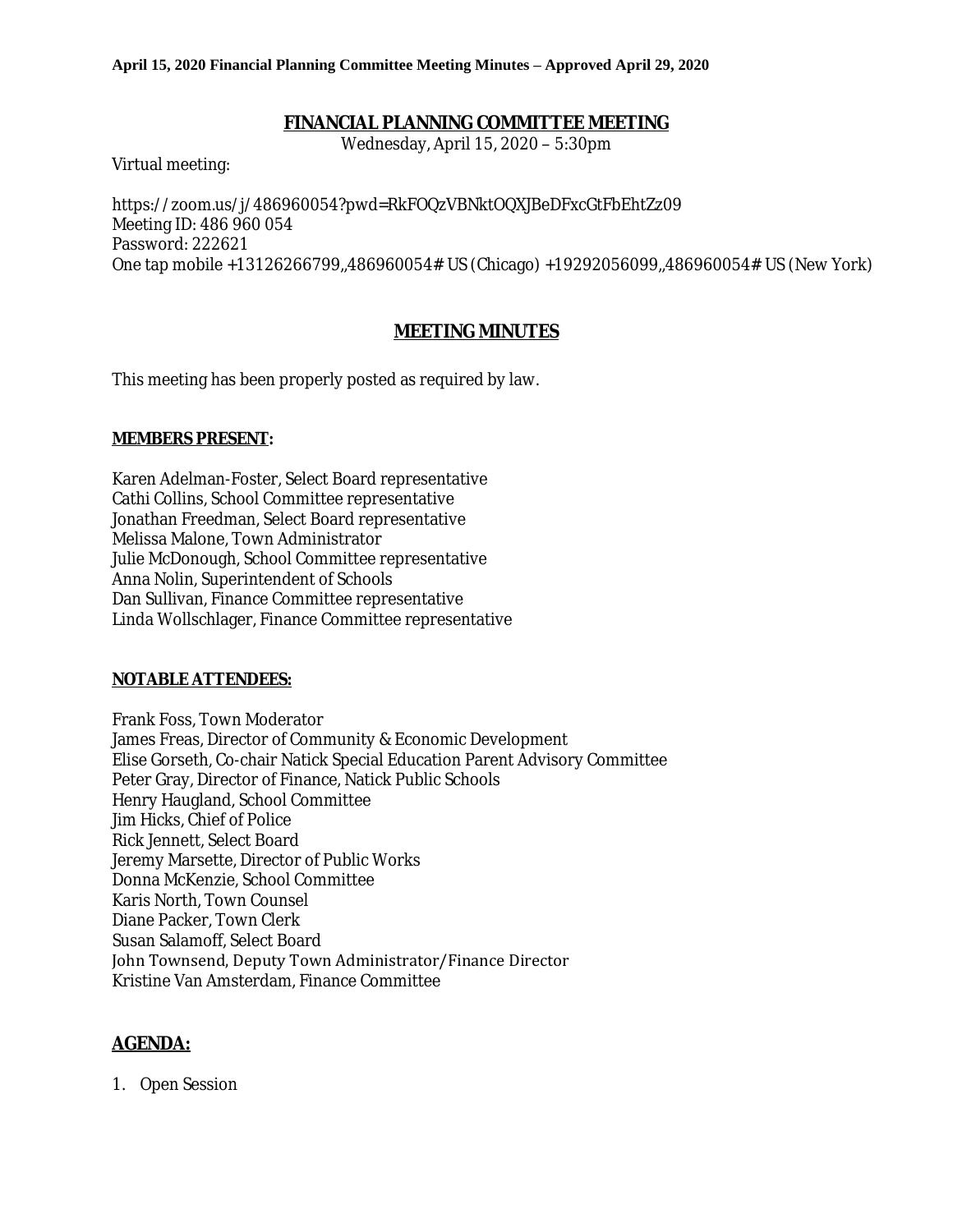- 2. Citizens' Concerns
- 3. Announcements
- 4. New Business
	- a. Joint and separate updates regarding revenue and expense projections for FY 2020
	- b. Joint and separate updates regarding emergency fiscal options, actions, and effects
	- c. Questions for future updates, including outstanding questions
- 5. Old Business
	- a. Continue discussion related to budget planning for FY 2021 and beyond– updates on revenue and expense projections
- 6. Meeting Minutes
	- a. April 1, 2020

### **OPEN SESSION**

Meeting was called to order at 5:33 p.m. by Jonathan Freedman.

Roll call of attendees:

| Karen Adelman-Foster |   |
|----------------------|---|
| Cathi Collins        | v |
| Jonathan Freedman    |   |
| Melissa Malone       |   |
| Julie McDonough      | v |
| Anna Nolin           |   |
| Dan Sullivan         |   |
| Linda Wollschlager   |   |

#### **CITIZENS' CONCERNS**

None

#### **ANNOUNCEMENTS**

None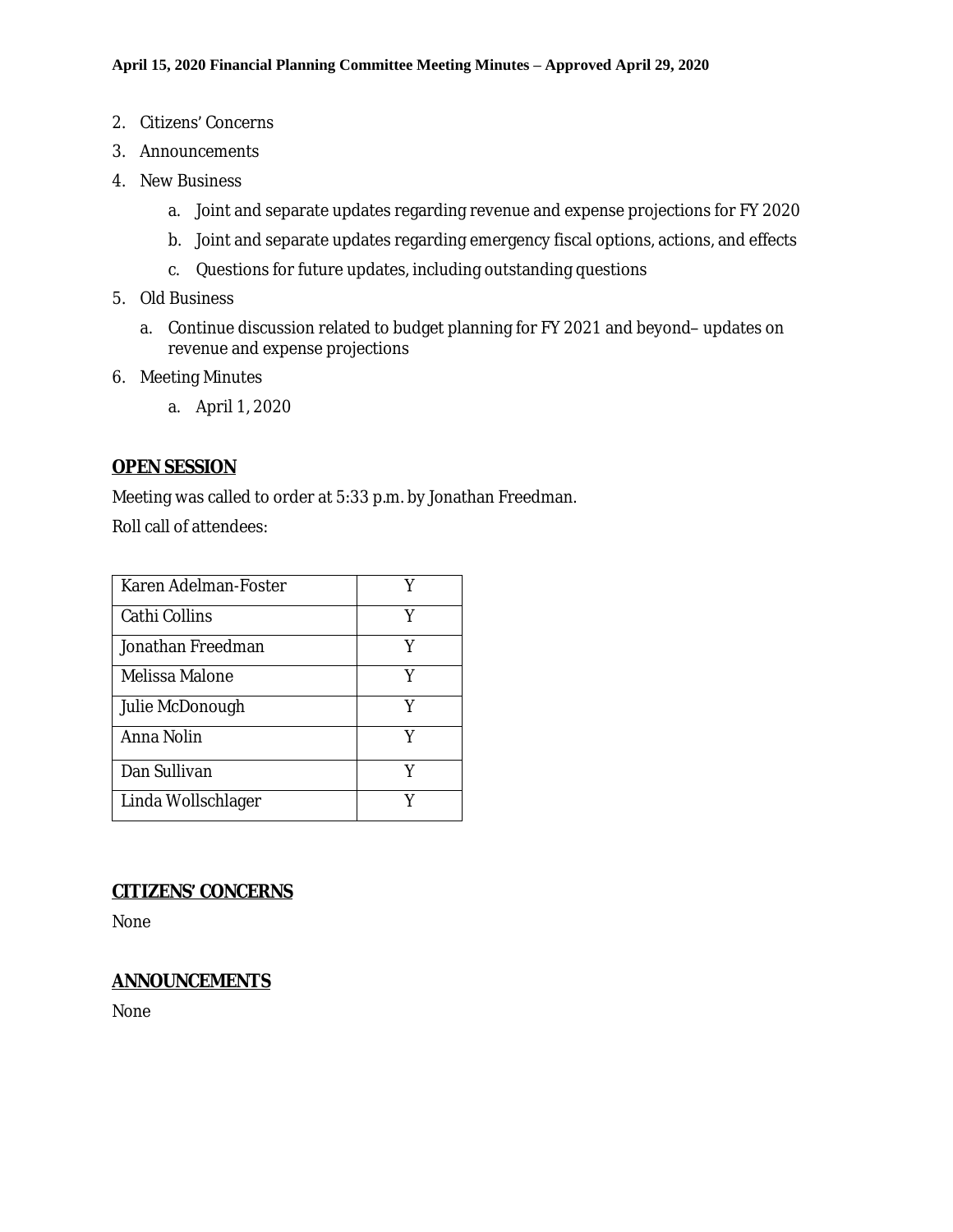#### **NEW BUSINESS/ OLD BUSINESS**

Ms. North gave a legal update on legislative and administrative activity pertaining to COVID-19. She spoke about the omnibus municipal relief bill (Chapter 53 of the Acts of 2020) which provides the ability for a Town Moderator, in consultation with other local officials, to extend Town Meeting for up to 30 days past the date of the state of emergency. Currently, the Natick Town Meeting is scheduled for May 12. Ms. North noted that there is proposed legislation which, if enacted, could enable Town Meeting to proceed on a remote basis.

The Act also addresses fiscal procedures if COVID-19 emergency prevents towns from adopting a FY21 budget. Section 5 covers procedures for deficit spending. Section 6 allows appropriations after June 30, 2020 from free cash certified as of July 1, 2019. Section 7 allows for amortization of FY20 deficits over a 3-year period. Section 8 allows revolving fund expenditures to continue at FY20 levels. There is also a provision for town to appropriate not less than one twelfth of the total FY20 budget each month, pursuant to a plan by the Select Board, until a FY21 budget is adopted. Ms. North expects to have further guidance from the Director of Local Services on these emergency procedures.

Ms. Malone stated that, as presented at Monday's Select Board meeting, we are projecting a FY20 surplus of \$158K. The FY21 budget scenario assumes a 21% reduction in local receipts and a 5% reduction in state aid. She cautioned that in 2008, state aid decreased by almost 15%, so the 5% scenario may be optimistic. The IMF is projecting a downturn on par with a depression. Ms. Malone also noted that today was the first of weekly fiscal meetings which include all department heads.

Ms. Adelman-Foster asked about prepaying tuitions in relation to Ms. Malone's expectation that the FY20 surplus will be supported by school department savings. Ms. Nolin reported that the Commissioner advised that any savings should be used for legally mandated services such as special ed tuitions or out of district placements. Compensatory services for special education is a concern for FY21. Medicaid losses, which were projected to be \$150K, could be much higher. A spending freeze has been in place since the schools closed, with exceptions for emergency needs or mandated costs. The School Department is reviewing all encumbrances.

Mr. Sullivan asserted that, in the scenario outlined by Ms. Malone, the schools are the only department (excepting shared services) getting an increase at all vs. FY20. Ms. Collins stated that, depending on your perspective, you could see it as a huge decrease for the schools from the FY21 preliminary budget. She emphasized that it is important not to focus on the numbers and help each other understand what's going on.

Mr. Haugland stressed that it is important to understand, when taking budget reductions, to identify if we are deferring investments and expenses or destroying programs and process. Mr. Friedman stated that we should assume we are operating in good faith and have the best interests of the town as a whole.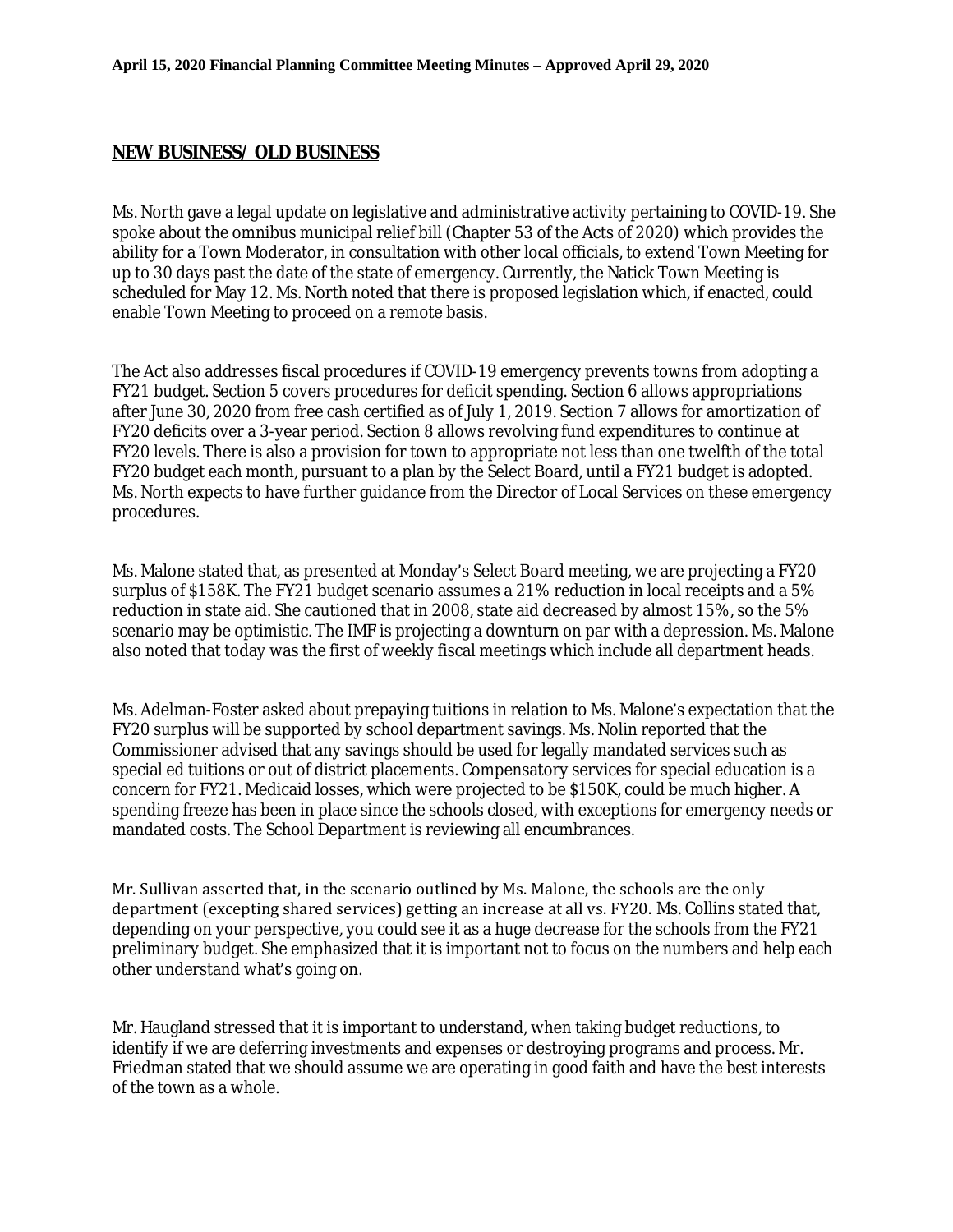Ms. McDonough pointed out that, in the absence of detail, it is hard not to think of the scenarios as a proposal. She stated that having conversations about what the proposal will be in very important and is not happening now.

Ms. Adelman-Foster pointed out that we need to keep in mind the different roles for the School Committee and Select Board. Ms. Wollschlager stated that we need to take into consideration the effect presenting scenarios has on the community. Conversations on department-level impacts on personnel and services will need to take place soon and should have community input.

Ms. Gorseth stated that the scenario presented at the Select Board meeting was perceived by many as a proposal. She said the community has a lot to say about where we want our money to go and that it is important to communicate the impact on service delivery.

Ms. Nolin suggested that the Thoughtexchange platform could be a vehicle for soliciting feedback from the community. This product allows users to rank and re-rank ideas so that a top 10 list emerges. Ms. Malone cautioned that using the internet to obtain feedback could potential exclude large swaths of the community. Mr. Sullivan stated that a survey would disproportionally favor those with large constituencies. Ms. Adelman-Foster pointed out that community-based budgeting is being explored by many communities, including Paris, France. However, she is wary that a survey might not be valuable given the lack of time to educate the community. Ms. Salamoff said we need to think about the best way to hear from the public.

For the next FPC meeting, Mr. Friedman asked for estimates of FY20 expenses and reductions in savings to offset FY20 revenue losses.

### **MEETING MINUTES**

None

# **ADJOURN**

| Moved/Motioned by:       | Ms. Collins  |
|--------------------------|--------------|
| Seconded by:             | Mr. Sullivan |
| $\perp$ Motion approved: | $8 - 0 - 0$  |

Roll call:

| Karen Adelman-Foster |  |
|----------------------|--|
| Cathi Collins        |  |